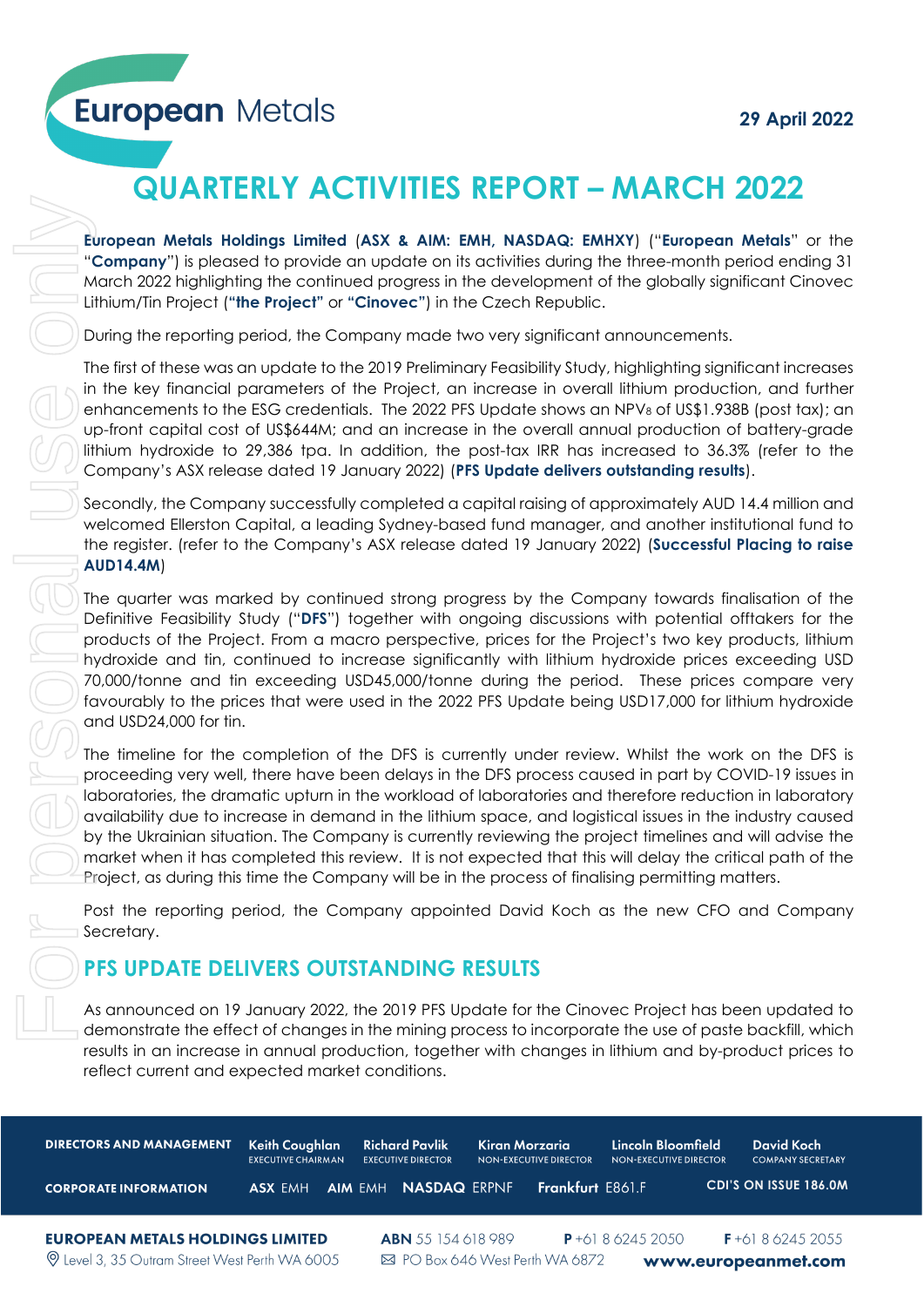### **29 April 2022**

www.europeanmet.com

The effect of the use of the paste backfill option was to enable the mining schedule to increase the mine life to 25 years whilst increasing the amount of ore mined to 2.25mtpa, thereby increasing the amount of lithium hydroxide produced each year from 25,267 tonnes to 29,386 tonnes.

#### **NPV8 (post tax) increases from US\$1.108B to US\$1.938B, an increase of 74.9%**

| <b>Metric</b>          | Value      | <b>Metric</b>                         | <b>Value</b>    |
|------------------------|------------|---------------------------------------|-----------------|
| NPV @8% Discount       | $$1,108$ M | Average LiOH Production rate          | 25,267 tpa      |
| IRR (Post tax)         | 28.8%      | Avg Production Cost (without credits) | \$4,876 /t LiOH |
| Capital Expenditure    | \$482.6 M  | Avg Production Cost (with credits)    | \$3,435 /t LiOH |
| <b>Total Mined Ore</b> | 34.4 Mt    | Avg Mill Rate (yr. 3-20)              | 1.68 Mtpa       |
| Peak Mill Feed         | 1.8 Mtpa   | Life of Mine                          | 21 years        |

#### **Table 1: 2019 PFS Update Project Financial Summary**

|                                   | ESG credentials of the Project. | NPV8 (post tax) increases from US\$1.108B to US\$1.938B, an increase of 74.9%                                                                                                                                                                                                                                                                                                                        |                              |
|-----------------------------------|---------------------------------|------------------------------------------------------------------------------------------------------------------------------------------------------------------------------------------------------------------------------------------------------------------------------------------------------------------------------------------------------------------------------------------------------|------------------------------|
|                                   |                                 | The 2022 PFS Update highlights the very strong increase in value which results from the increase in the<br>price of battery-grade lithium hydroxide when combined with the use of backfill, and an increase in the<br>overall production of battery-grade lithium hydroxide to 29,386 tpa. The 2022 PFS Update shows a NPV<br>of US\$1.938B (post tax, 8%) and an up-front capital cost of US\$644M. |                              |
| <b>Metric</b>                     | <b>Value</b>                    | <b>Metric</b>                                                                                                                                                                                                                                                                                                                                                                                        | <b>Value</b>                 |
| NPV @8% Discount                  | \$1,108 M                       | Average LiOH Production rate                                                                                                                                                                                                                                                                                                                                                                         | 25,267 tpa                   |
| IRR (Post tax)                    | 28.8%                           | Avg Production Cost (without credits)                                                                                                                                                                                                                                                                                                                                                                | \$4,876 /t LiOH              |
| Capital Expenditure               | \$482.6 M                       | Avg Production Cost (with credits)                                                                                                                                                                                                                                                                                                                                                                   | \$3,435 /t LiOH              |
| Total Mined Ore                   | 34.4 Mt                         | Avg Mill Rate (yr. 3-20)                                                                                                                                                                                                                                                                                                                                                                             | 1.68 Mtpa                    |
| Peak Mill Feed                    | 1.8 Mtpa                        | Life of Mine                                                                                                                                                                                                                                                                                                                                                                                         | 21 years                     |
|                                   |                                 | Table 1: 2019 PFS Update Project Financial Summary                                                                                                                                                                                                                                                                                                                                                   | <b>Value</b>                 |
|                                   |                                 |                                                                                                                                                                                                                                                                                                                                                                                                      |                              |
| <b>Metric</b><br>NPV @8% Discount | Value<br>\$1.94B                | <b>Metric</b><br>Average LiOH Production rate                                                                                                                                                                                                                                                                                                                                                        | 29,386 tpa                   |
| IRR (Post tax)                    | 36%                             | Avg Production Cost (without credits)                                                                                                                                                                                                                                                                                                                                                                | \$6,727 /t LiOH              |
| Capital Expenditure               | \$644 M                         | Avg Production Cost (with credits)                                                                                                                                                                                                                                                                                                                                                                   |                              |
| <b>Total Mined Ore</b>            | 54.5 Mt                         | Avg Mill Rate (yr. 2-25)                                                                                                                                                                                                                                                                                                                                                                             | \$5,567 /t LiOH<br>2.25 Mtpa |
| Peak Mill Feed                    | 2.34Mtpa                        | Life of Mine                                                                                                                                                                                                                                                                                                                                                                                         | 25 years                     |
|                                   |                                 | <b>Table 2: 2022 PFS Update Project Financial Summary</b>                                                                                                                                                                                                                                                                                                                                            |                              |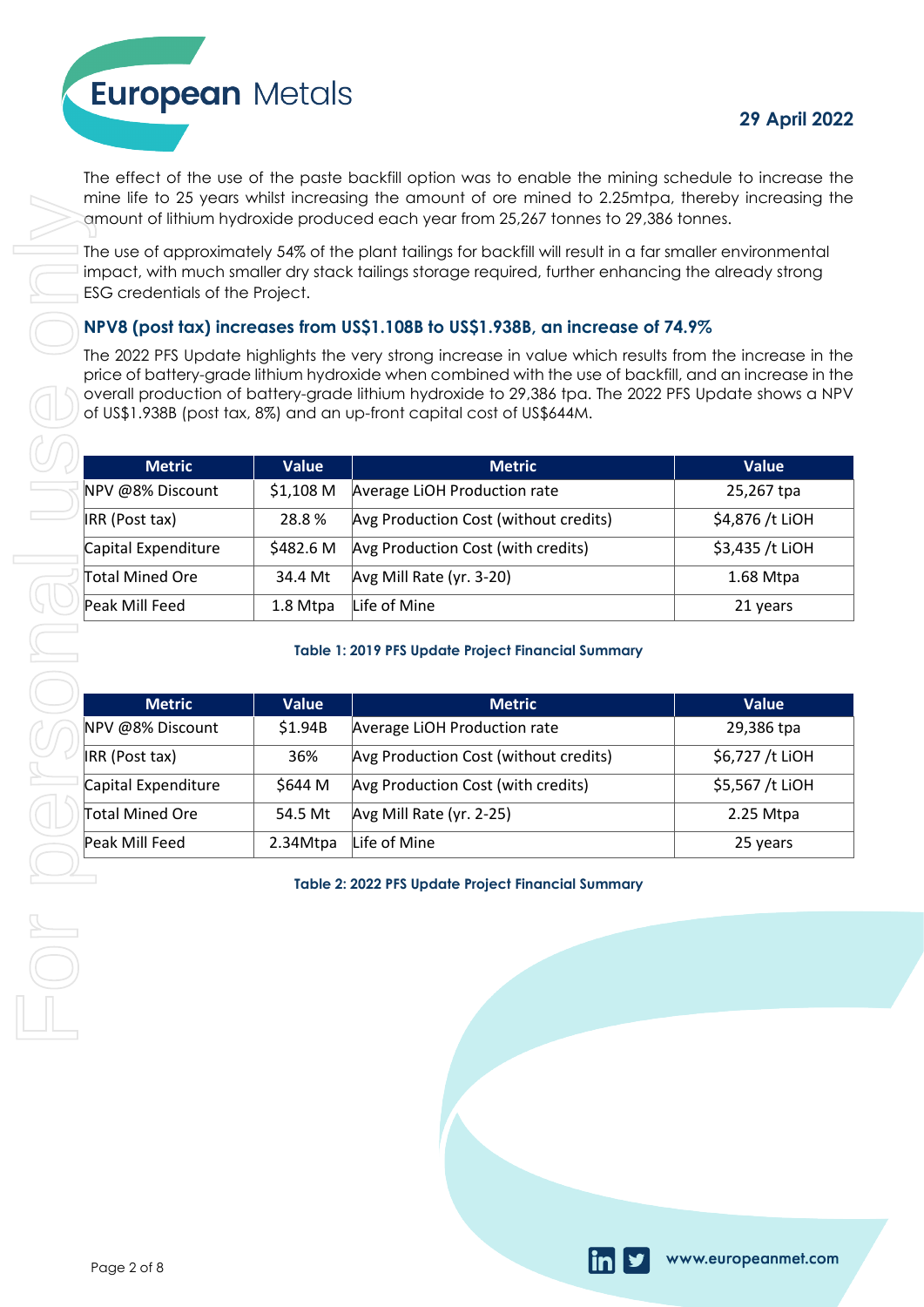## **29 April 2022**

www.europeanmet.com









**Figure 2: Sensitivity Analysis**

# **APPOINTMENT OF NEW COMPANY SECRETARY AND CFO**

Subsequent to the end of the quarter and as announced on 27 April 2022, the Company has appointed David Koch as the new Company Secretary, replacing Dennis Wilkins from DWCorporate. David was also appointed as the new Chief Financial Officer, replacing Wendy Lim from Everest Corporate.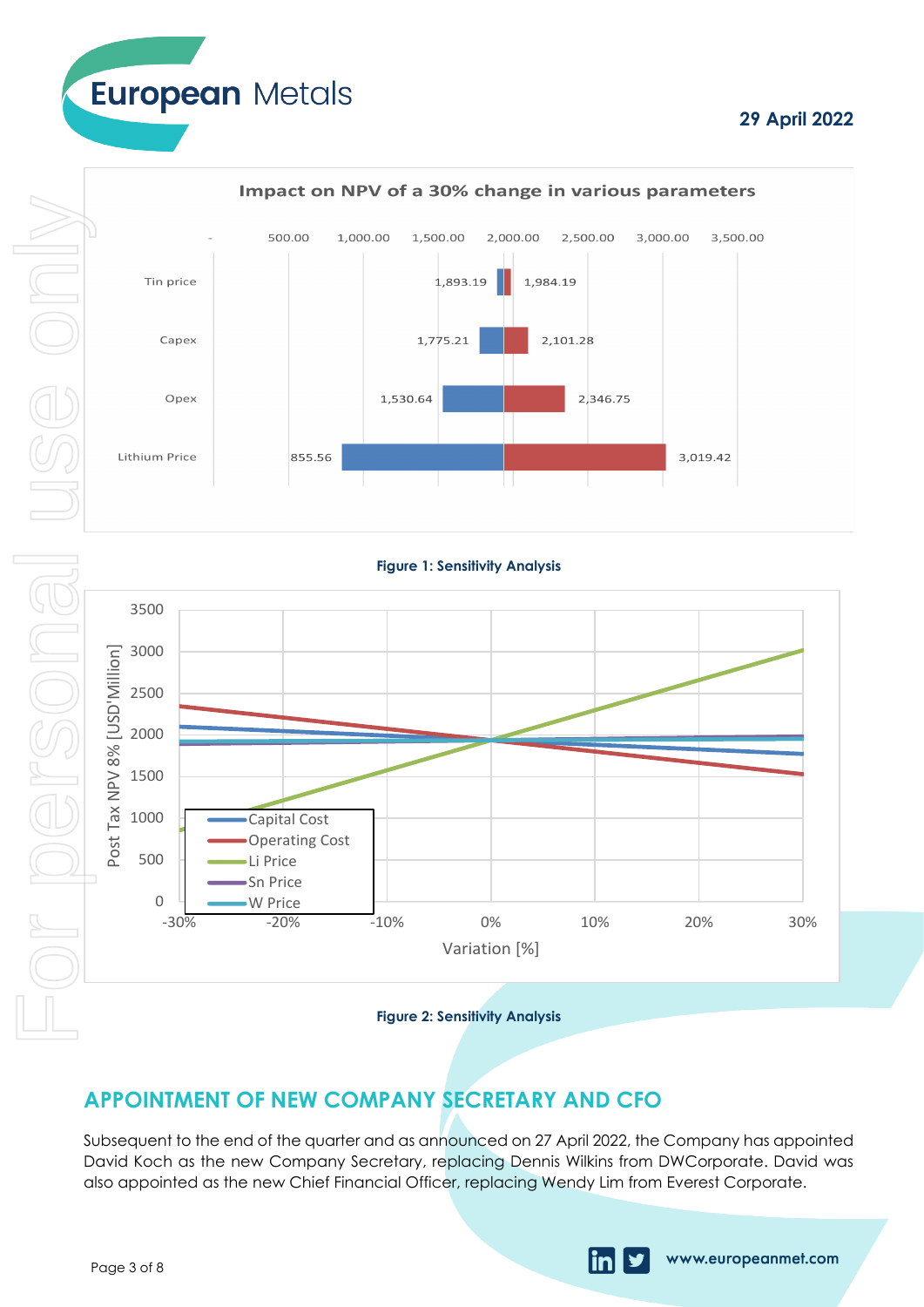## **CORPORATE AND ADMINISTRATION**

#### **SUCCESSFUL PLACEMENT RAISES ~AUD14.4 M**

Subsequent to the end of the quarter and as announced on 19 January 2022, the company successfully completed a placement for 10,285,000 CDI's at an issue price of A\$1.40 per CDI to raise approximately A\$14.4 million (before costs) (Placement) from institutional clients of Euroz Hartleys. The Placement was well supported by Ellerston Capital, a leading Sydney based fund manager within excess of \$4 Billion in funds under management, which invested ~\$13million. The proceeds of the Placement will assist in the further development of the Cinovec Lithium Project, the largest hard rock lithium resource in Europe, and further general working capital.

#### **QUARTERLY CASHFLOW REPORT**

In accordance with the ASX Listing Rules, the Company will also today lodge its cashflow report for the quarter ended 31 March 2022. Included in those cashflows are cash receipts from Geomet of \$275k and cash outflow for Cinovec associated costs of \$34k in respect of the Company's investment in the Cinovec Lithium Exploration Project in the Czech Republic ("the Project").

#### **PAYMENTS TO RELATED PARTIES**

As outlined in the attached Appendix 5B (section 6.1), during the quarter approximately \$126k in payments were made to related parties and their associates for director salaries, consultancy fees, superannuation and other related costs. A portion of these expenses are to be reimbursed directly from Geomet.

#### **CORONAVIRUS**

The potential effects of the Cov-19 pandemic continue to be monitored for impact on the Company's operations. While the second wave has had more of an impact than the initial wave (March – May 2020) the Company has continued to use remote meeting tools (Zoom and MS Teams) to maintain project momentum, albeit not as efficiently as physical meetings would have allowed. The Executive Management team members closely monitor the ever-evolving Cov-19 circumstances and have determined that the pandemic has impacted the timing of laboratory test work and other FEED and DFS activities and has therefore contributed to the to delays in the completion of the DFS. Further updates will be provided in respect to the completion of the DFS and FID as more information becomes available (refer earlier comments on timelines on Page 1 of this Release). successfuu PLACEMenN RAISS ~AUD14.4 M<br>Subsequent to the end of the quare and as a completed a plocement for 10.285,000 CDVs of an issue price of AS1.40 per<br>AS144.0 persons and the company from the quare and as company from

The Executive Team has recommenced travel to the Czech Republic since the end of the Quarter, and expects that having good access to the Project, the local management team and the DFS providers will assist in accelerating the DFS work.

#### **PERFORMANCE RIGHTS**

On 2 March 2022, the Company issued 3,600,000 unlisted Performance Rights to Executive Directors expiring 2 March 2025, and also issued 2,100,000 unlisted Performance Rights to management expiring 2 March 2025, per the terms and conditions of the Employee Securities Incentive Plan. The issue of these equity securities were per the terms and conditions resolved by shareholders at the Company's Annual General Meeting held on 17 December 2020.

On 14 February 2022, the Company issued 100,000 unlisted Performance Rights to Everest Corporate Pty Limited per the terms and conditions resolved by shareholders at the Company's Annual General Meeting held on 24 November 2021.

During the quarter, the Company formally cancelled 3,000,000 A Class Performance Shares that expired on 18 December 2021.

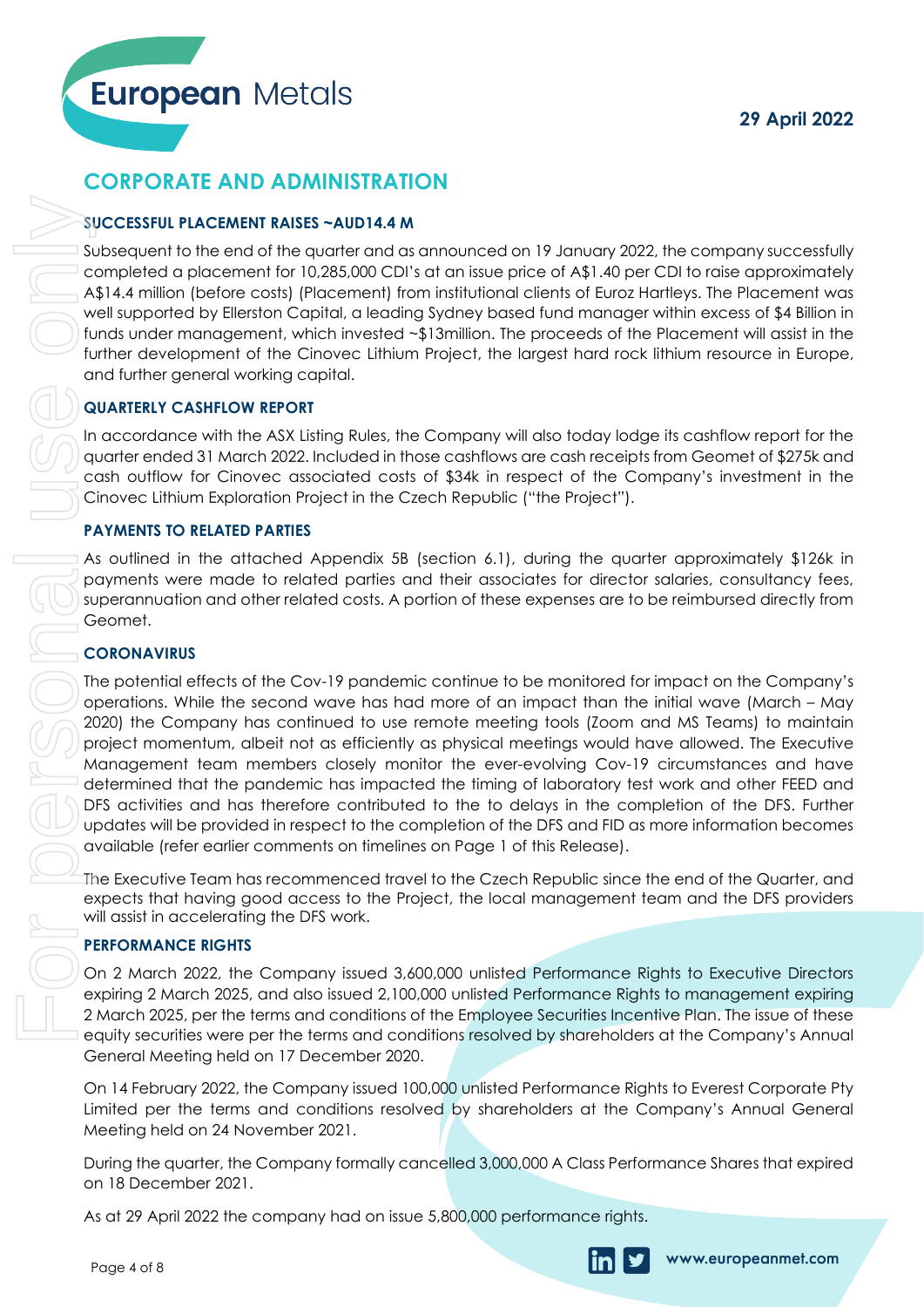

**29 April 2022**

#### **GEOMET TENEMENT SCHEDULE**

#### **Table 3: Geomet Tenements**

|                                                               |             | <b>Table 3: Geomet Tenements</b>                                                                                                                                                                                                                                                                                                                                                                                                                                                                                                                                                                                                                                                                                                                                                                                                                                                                                                                                                                                                                                                                                        |                                        |                               |                               |
|---------------------------------------------------------------|-------------|-------------------------------------------------------------------------------------------------------------------------------------------------------------------------------------------------------------------------------------------------------------------------------------------------------------------------------------------------------------------------------------------------------------------------------------------------------------------------------------------------------------------------------------------------------------------------------------------------------------------------------------------------------------------------------------------------------------------------------------------------------------------------------------------------------------------------------------------------------------------------------------------------------------------------------------------------------------------------------------------------------------------------------------------------------------------------------------------------------------------------|----------------------------------------|-------------------------------|-------------------------------|
| Permit                                                        | Code        | <b>Deposit</b>                                                                                                                                                                                                                                                                                                                                                                                                                                                                                                                                                                                                                                                                                                                                                                                                                                                                                                                                                                                                                                                                                                          | Interest at<br>beginning of<br>Quarter | Acquired /<br><b>Disposed</b> | Interest at end of<br>Quarter |
|                                                               | Cinovec     |                                                                                                                                                                                                                                                                                                                                                                                                                                                                                                                                                                                                                                                                                                                                                                                                                                                                                                                                                                                                                                                                                                                         | 100%                                   | N/A                           | 100%                          |
| Exploration                                                   | Cinovec II  |                                                                                                                                                                                                                                                                                                                                                                                                                                                                                                                                                                                                                                                                                                                                                                                                                                                                                                                                                                                                                                                                                                                         | 100%                                   | N/A                           | 100%                          |
| Area                                                          | Cinovec III | N/A                                                                                                                                                                                                                                                                                                                                                                                                                                                                                                                                                                                                                                                                                                                                                                                                                                                                                                                                                                                                                                                                                                                     | 100%                                   | N/A                           | 100%                          |
|                                                               | Cinovec IV  |                                                                                                                                                                                                                                                                                                                                                                                                                                                                                                                                                                                                                                                                                                                                                                                                                                                                                                                                                                                                                                                                                                                         | 100%                                   | N/A                           | 100%                          |
| Preliminary                                                   | Cinovec II  | Cinovec South                                                                                                                                                                                                                                                                                                                                                                                                                                                                                                                                                                                                                                                                                                                                                                                                                                                                                                                                                                                                                                                                                                           | 100%                                   | N/A                           | 100%                          |
| Mining Permit                                                 | Cinovec III | Cinovec East                                                                                                                                                                                                                                                                                                                                                                                                                                                                                                                                                                                                                                                                                                                                                                                                                                                                                                                                                                                                                                                                                                            | 100%                                   | N/A                           | 100%                          |
|                                                               | Cinovec IV  | Cinovec NorthWest                                                                                                                                                                                                                                                                                                                                                                                                                                                                                                                                                                                                                                                                                                                                                                                                                                                                                                                                                                                                                                                                                                       | 100%                                   | N/A                           | 100%                          |
| <b>PROJECT OVERVIEW</b><br><b>Cinovec Lithium/Tin Project</b> |             | Geomet s.r.o. controls the mineral exploration licenses awarded by the Czech State over the Cinovec<br>Lithium/Tin Project. Geomet has been granted a preliminary mining permit by the Ministry of Environment<br>and the Ministry of Industry. The company is owned 49% by EMH and 51% by CEZ a.s. through its wholly<br>owned subsidiary, SDAS. Cinovec hosts a globally significant hard rock lithium deposit with a total<br>Measured Mineral Resource of 53.3Mt at 0.48% Li <sub>2</sub> O and 0.08% Sn, Indicated Mineral Resource of 360.2Mt<br>at 0.44% Li <sub>2</sub> O and 0.05% Sn and an Inferred Mineral Resource of 294.7Mt at 0.39% Li <sub>2</sub> O and 0.05% Sn<br>containing a combined 7.39 million tonnes Lithium Carbonate Equivalent and 335.1kt of tin (refer to the<br>Company's ASX release dated 13 October 2021) (Resource Upgrade at Cinovec Lithium Project).<br>An initial Probable Ore Reserve of 34.5Mt at 0.65% Li <sub>2</sub> O and 0.09% Sn reported 4 July 2017 (Cinovec<br>Maiden Ore Reserve - Further Information) has been declared to cover the first 20 years mining at an |                                        |                               |                               |
|                                                               |             | output of 22,500tpa of lithium carbonate (refer to the Company's ASX release dated 11 July 2018)<br>(Cinovec Production Modelled to Increase to 22,500tpa of Lithium Carbonate).<br>This makes Cinovec the largest hard rock lithium deposit in Europe, the fourth largest non-brine deposit<br>in the world and a globally significant tin resource.                                                                                                                                                                                                                                                                                                                                                                                                                                                                                                                                                                                                                                                                                                                                                                   |                                        |                               |                               |
| underground mining operation.                                 |             | The deposit has previously had over 400,000 tonnes of ore mined as a trial sub-level open stope                                                                                                                                                                                                                                                                                                                                                                                                                                                                                                                                                                                                                                                                                                                                                                                                                                                                                                                                                                                                                         |                                        |                               |                               |
|                                                               |             | On 19 January 2022, EMH provided an update to the 2019 PFS Update, conducted by specialist<br>independent consultants, which indicates a post-tax NPV of USD1.938B and a post-tax IRR of 36.3% and<br>confirmed that the Cinovec Project is a potential low operating cost producer of battery-grade lithium<br>hydroxide or battery grade lithium carbonate as markets demand. It confirmed the deposit is amenable                                                                                                                                                                                                                                                                                                                                                                                                                                                                                                                                                                                                                                                                                                    |                                        |                               |                               |

#### **This announcement has been approved for release by the Board.**

# **BACKGROUND INFORMATION ON CINOVEC**

#### **PROJECT OVERVIEW**

#### **Cinovec Lithium/Tin Project**

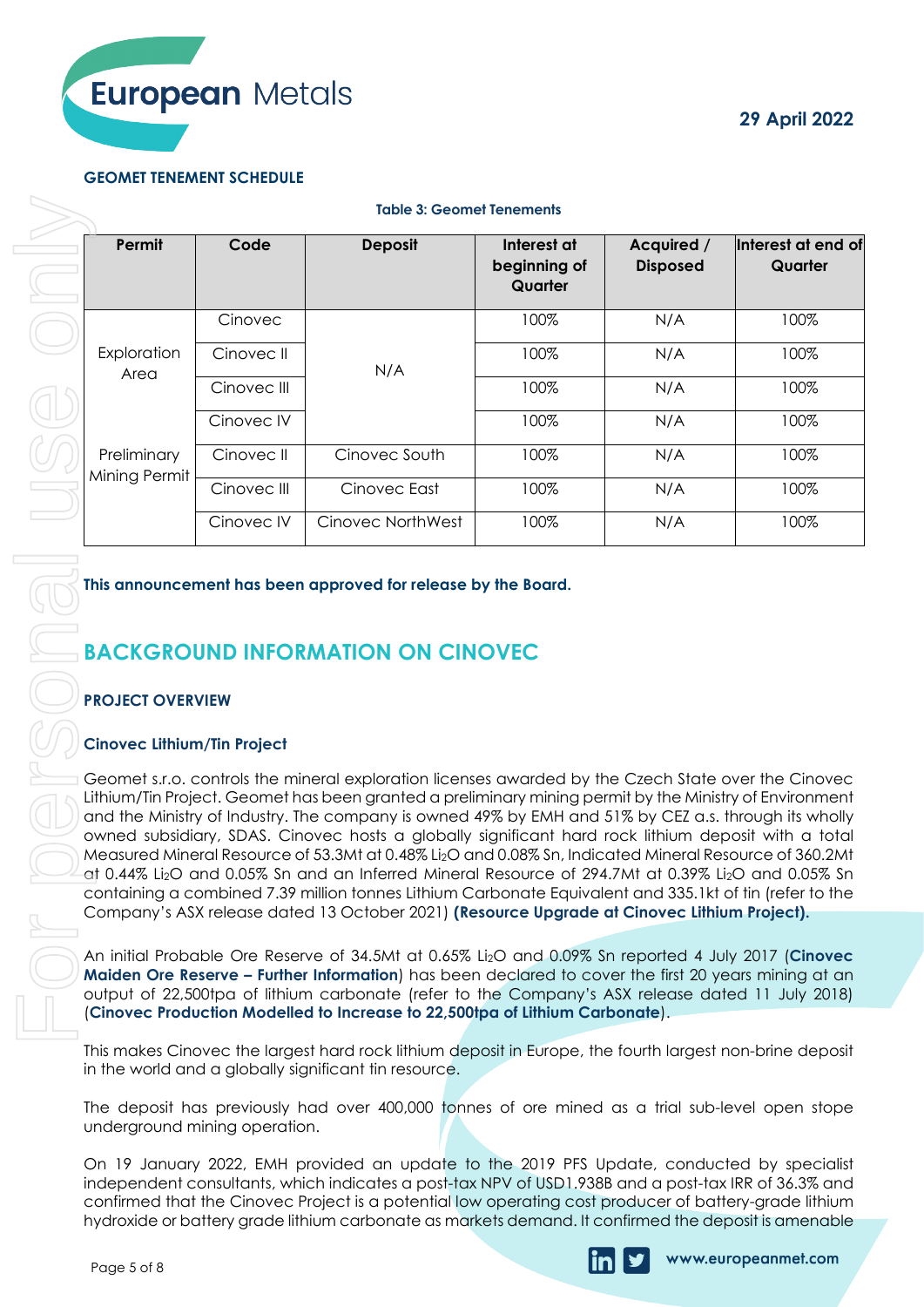## **29 April 2022**

to bulk underground mining (refer to the Company's ASX release dated 19 January 2022) (**PFS Update delivers outstanding results**). Metallurgical test-work has produced both battery-grade lithium hydroxide and battery-grade lithium carbonate in addition to high-grade tin concentrate at excellent recoveries. Cinovec is centrally located for European end-users and is well serviced by infrastructure, with a sealed road adjacent to the deposit, rail lines located 5 km north and 8 km south of the deposit, and an active 22 kV transmission line running to the historic mine. As the deposit lies in an active mining region, it has strong community support.

The economic viability of Cinovec has been enhanced by the recent strong increase in demand for lithium globally, and within Europe specifically.

There are no other material changes to the original information and all the material assumptions continue to apply to the forecasts.

## **BACKGROUND INFORMATION ON CEZ**

Headquartered in the Czech Republic, CEZ a.s. is an established, integrated energy group with operations in a number of Central and Southeastern European countries and Turkey. CEZ's core business is the generation, distribution, trade in, and sales of electricity and heat, trade in and sales of natural gas, and coal extraction. CEZ Group has 33,000 employees and annual revenue of approximately EUR 7.24 billion.

The largest shareholder of its parent company, CEZ a.s., is the Czech Republic with a stake of approximately 70%. The shares of CEZ a.s. are traded on the Prague and Warsaw stock exchanges and included in the PX and WIG-CEE exchange indices. CEZ's market capitalization is approximately EUR 22.1 billion.

As one of the leading Central European power companies, CEZ intends to develop several projects in areas of energy storage and battery manufacturing in the Czech Republic and in Central Europe.

CEZ is also a market leader for E-mobility in the region and has installed and operates a network of EV charging stations throughout Czech Republic. The automotive industry in the Czech Republic is a significant contributor to GDP, and the number of EV's in the country is expected to grow significantly in the coming years.

### **CONTACT**

For further information on this update or the Company generally, please visit our website at [www.europeanmet.com](http://www.europeanmet.com/) or see full contact details at the end of this release.

#### **COMPETENT PERSON**

Information in this release that relates to exploration results is based on information compiled by Dr Vojtech Sesulka. Dr Sesulka is a Certified Professional Geologist (certified by the European Federation of Geologists), a member of the Czech Association of Economic Geologist, and a Competent Person as defined in the JORC Code 2012 edition of the Australasian Code for Reporting of Exploration Results, Mineral Resources and Ore Reserves. Dr Sesulka has provided his prior written consent to the inclusion in this report of the matters based on his information in the form and context in which it appears. Dr Sesulka is an independent consultant with more than 10 years working for the EMH or Geomet companies. Dr Sesulka does not own any shares in the Company and is not a participant in any short- or long-term incentive plans of the Company. Fairly reflects that the content of the content of the content of the content of the content of the content of the support of the support of the support of the support of the support of the support of the support of the su

The information in this release that relates to Mineral Resources and Exploration Targets is based on, and

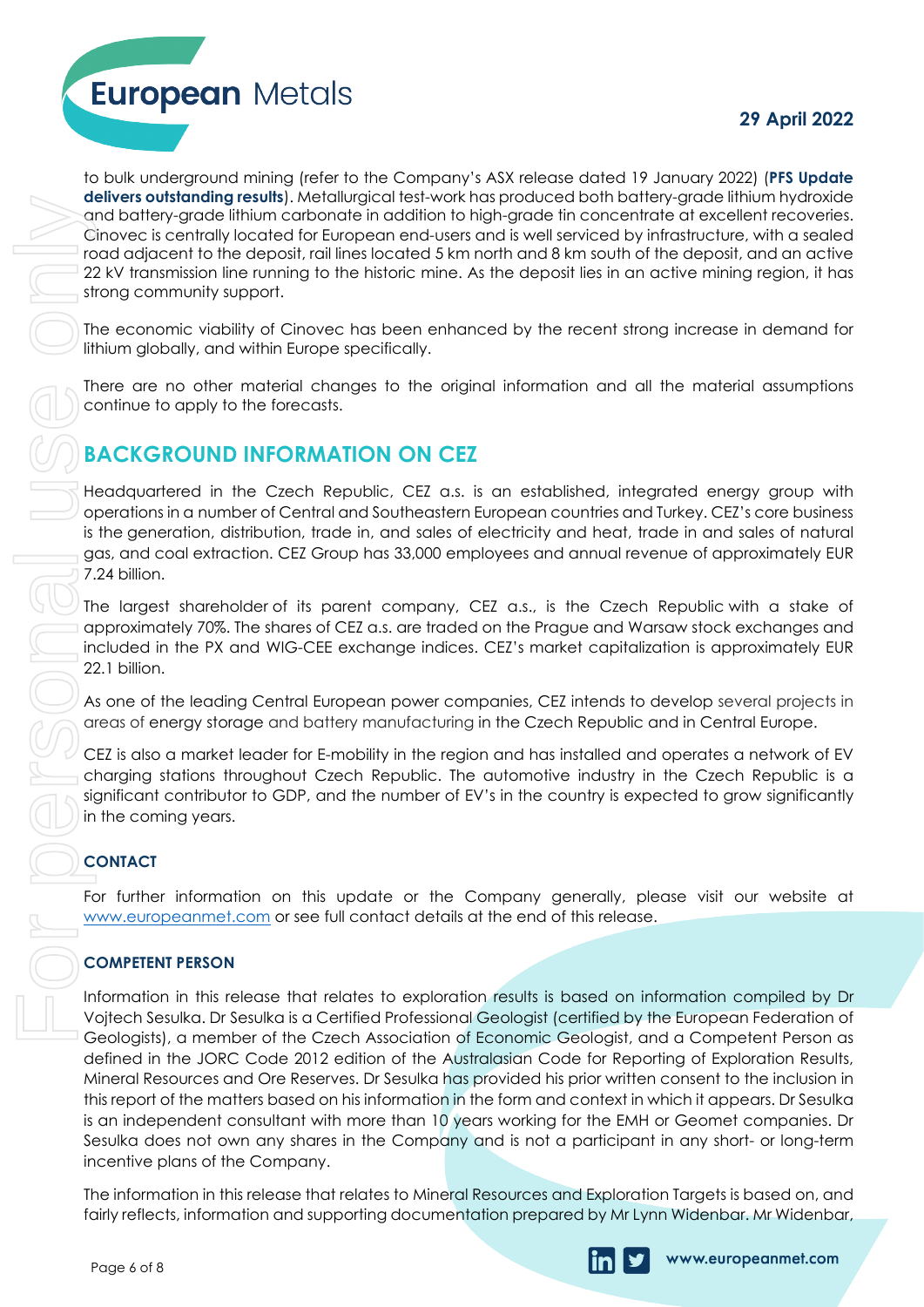

www.europeanmet.com

who is a Member of the Australasian Institute of Mining and Metallurgy and a Member of the Australasian Institute of Geoscientists, is a full-time employee of Widenbar and Associates and produced the estimate based on data and geological information supplied by European Metals. Mr Widenbar has sufficient experience that is relevant to the style of mineralisation and type of deposit under consideration and to the activity that he is undertaking to qualify as a Competent Person as defined in the JORC Code 2012 Edition of the Australasian Code for Reporting of Exploration Results, Minerals Resources and Ore Reserves. Mr Widenbar has provided his prior written consent to the inclusion in this report of the matters based on his information in the form and context that the information appears. Mr Widenbar does not own any shares in the Company and is not a participant in any short- or long-term incentive plans of the Company.

#### **CAUTION REGARDING FORWARD LOOKING STATEMENTS**

Information included in this release constitutes forward-looking statements. Often, but not always, forward looking statements can generally be identified by the use of forward looking words such as "may", "will", "expect", "intend", "plan", "estimate", "anticipate", "continue", and "guidance", or other similar words and may include, without limitation, statements regarding plans, strategies and objectives of management, anticipated production or construction commencement dates and expected costs or production outputs.

Forward looking statements inherently involve known and unknown risks, uncertainties and other factors that may cause the company's actual results, performance and achievements to differ materially from any future results, performance or achievements. Relevant factors may include, but are not limited to, changes in commodity prices, foreign exchange fluctuations and general economic conditions, increased costs and demand for production inputs, the speculative nature of exploration and project development, including the risks of obtaining necessary licences and permits and diminishing quantities or grades of reserves, political and social risks, changes to the regulatory framework within which the company operates or may in the future operate, environmental conditions including extreme weather conditions, recruitment and retention of personnel, industrial relations issues and litigation.

Forward looking statements are based on the company and its management's good faith assumptions relating to the financial, market, regulatory and other relevant environments that will exist and affect the company's business and operations in the future. The company does not give any assurance that the assumptions on which forward looking statements are based will prove to be correct, or that the company's business or operations will not be affected in any material manner by these or other factors not foreseen or foreseeable by the company or management or beyond the company's control.

Although the company attempts and has attempted to identify factors that would cause actual actions, events or results to differ materially from those disclosed in forward looking statements, there may be other factors that could cause actual results, performance, achievements or events not to be as anticipated, estimated or intended, and many events are beyond the reasonable control of the company. Accordingly, readers are cautioned not to place undue reliance on forward looking statements. Forward looking statements in these materials speak only at the date of issue. Subject to any continuing obligations under applicable law or any relevant stock exchange listing rules, in providing this information the company does not undertake any obligation to publicly update or revise any of the forward looking statements or to advise of any change in events, conditions or circumstances on which any such statement is based. minited or edocseminists, is a diuri-line employee or performation and performation considered in a DRC Code 2012 Edition of the Australian Considered in the substitution of the origin the substitution of the origin of the

#### **LITHIUM CLASSIFICATION AND CONVERSION FACTORS**

Lithium grades are normally presented in percentages or parts per million (ppm). Grades of deposits are also expressed as lithium compounds in percentages, for example as a percent lithium oxide (Li2O)